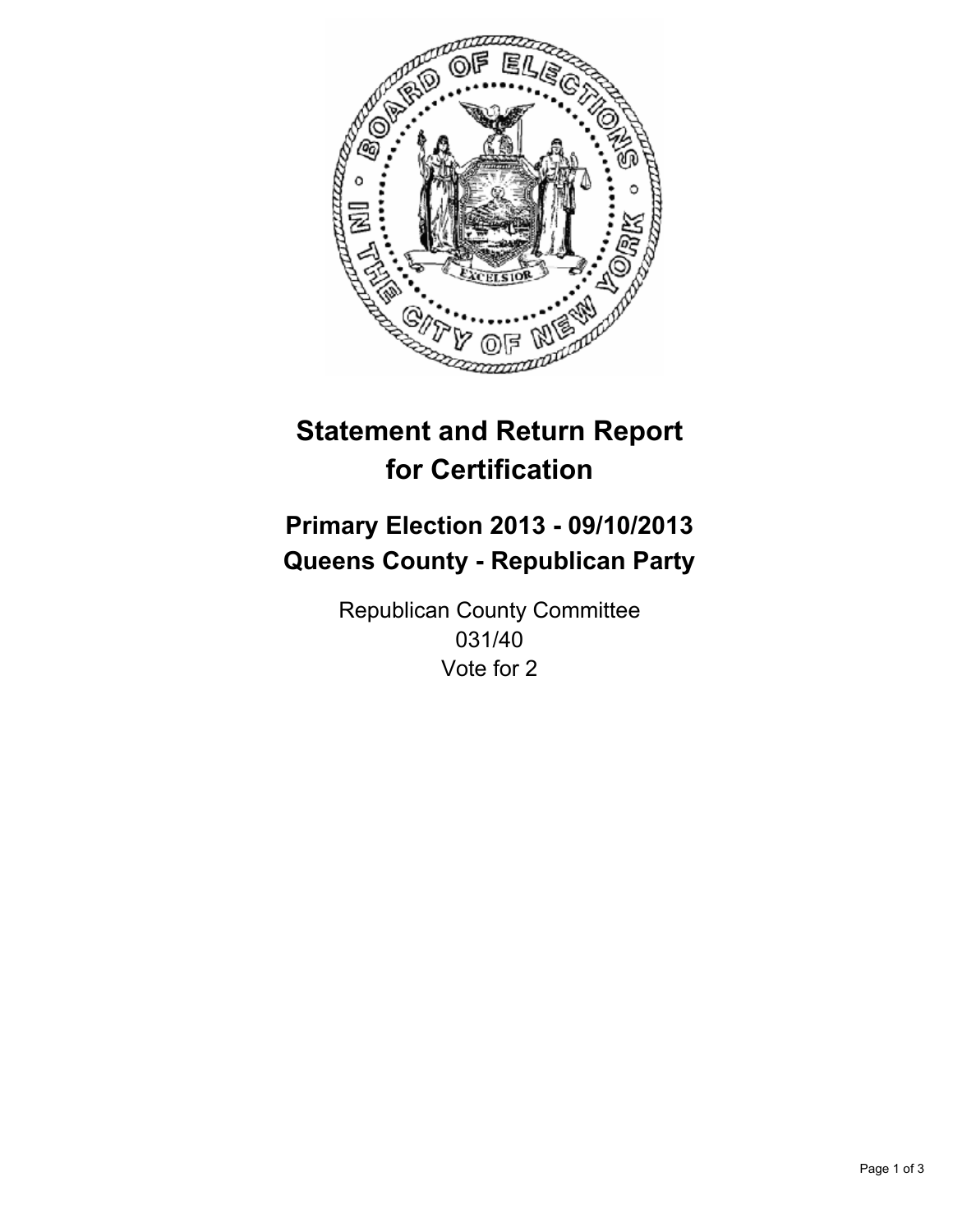

## **Assembly District 40**

| 0 |
|---|
| 6 |
| 0 |
| 0 |
| 0 |
| 2 |
|   |
| 4 |
| 2 |
| 9 |
|   |